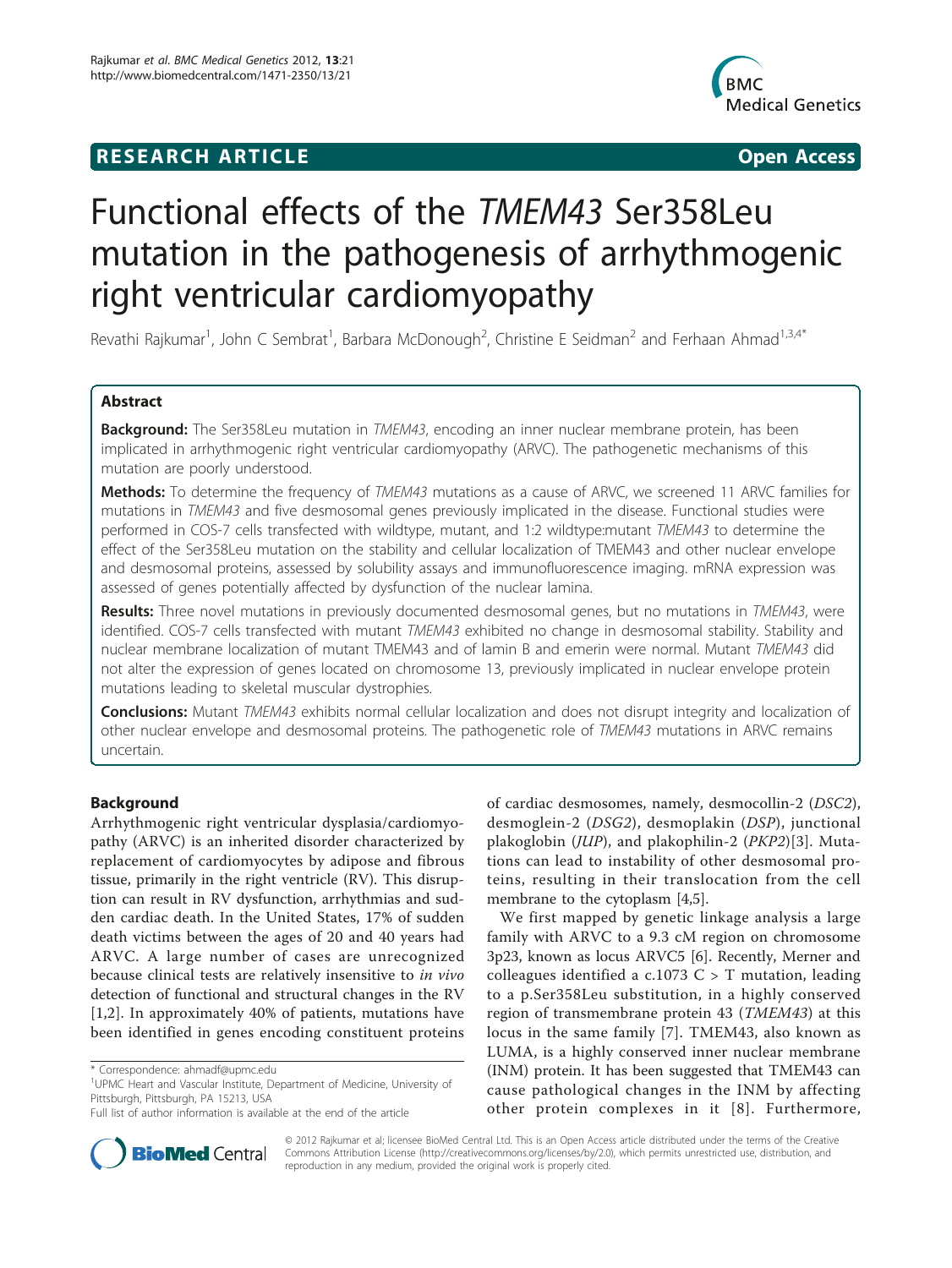immunostaining of cardiac tissue from subjects with TMEM43 mutations indicated reduced expression of TMEM43 and plakoglobin, with TMEM43 showing localization at the sarcolemma [[9](#page-8-0)]. However, little is known about function of TMEM43 and the mechanism by which mutations cause ARVC.

The overall goal of this study was to investigate the mechanisms by which mutations in TMEM43 may lead to ARVC. Given the novelty of the TMEM43 mutation in the context of previously reported mutations that were primarily in genes encoding desmosomal proteins, we first sought to determine the prevalence of mutations in TMEM43 relative to five desmosomal genes, namely, DSC2, DSG2, DSP, JUP, PKP2, in 11 ARVC probands. We found three novel mutations in different desmosomal genes, however, TMEM43 mutations were absent in these probands. Next, since common mechanisms often underlie each cardiomyopathy even in the setting of genetic heterogeneity, we conducted in vitro studies to determine whether the functional abnormalities caused by the rare TMEM43 S358L parallel those found in the setting of desmosomal mutations. COS-7 cells were transfected with either wildtype or mutant TMEM43, or co-transfected with both. Our studies showed that mutant TMEM43 protein did not disrupt interactions among desmosomal and nuclear envelope proteins, and did not lead to altered cellular localization of itself or of desmosomal and nuclear envelope proteins. Furthermore, mutant TMEM43 did not alter the expression of genes as observed in the cardiomyopathy caused by mutations in the nuclear membrane-associated protein, lamin A/C. Therefore, the role of the TMEM43 Ser358- Leu mutation in ARVC remains uncertain.

#### Methods

## Subjects

A total of 11 families with ARVC were recruited by the University of Pittsburgh Cardiovascular Genetics Center and the Harvard Medical School Department of Genetics, in accordance with protocols approved by their respective Institutional Review Boards. Informed consent was obtained from all subjects. Clinical diagnosis of ARVC was based on the recently modified criteria originally proposed by the International Task Force of the European Society of Cardiology and the International Society and Federation of Cardiology [[10\]](#page-8-0). Demographic and clinical data on probands and affected family members in whom a mutation was identified are shown in Table [1.](#page-2-0)

#### Genetic mutation screening

TMEM43, DSC2, DSG2, DSP, JUP and PKP2 were screened for mutations in all probands, followed by confirmation of any potential mutation in other available family members. Primers were designed using the

Primer3 utility [http://frodo.wi.mit.edu/.](http://frodo.wi.mit.edu/) Each identified mutation was screened in 150 unrelated and unaffected control individuals to confirm its absence in normal population. Point mutations were detected by PCR amplification of exons, followed by direct sequencing (ABI). Identified mutations were analyzed for pathogenicity by using (1) protein prediction algorithms PolyPhen [http://genetics.bwh.harvard.edu/pph/,](http://genetics.bwh.harvard.edu/pph/) SIFT [http://sift.](http://sift.jcvi.org/) [jcvi.org/](http://sift.jcvi.org/), MUpro [http://www.ics.uci.edu/~baldig/muta](http://www.ics.uci.edu/~baldig/mutation.html)[tion.html](http://www.ics.uci.edu/~baldig/mutation.html) and PMut<http://mmb2.pcb.ub.es:8080/PMut/>, (2) evolutionary conservation among species using ClustalW analysis, and (3) localization within a functionally important domain.

## Construction of wildtype and mutant TMEM43 expression vectors

#### Wildtype TMEM43

RNA was extracted from normal human heart tissue as described elsewhere [[11](#page-8-0)]. cDNA for TMEM43 was synthesized using SuperScript reverse transcriptase (Invitrogen). The sequence was verified by direct sequencing. The resulting fragment was cloned into the pcDNA3.1/NT-GFP-topo eukaryotic expression vector (Invitrogen), which tags the expressed protein with GFP. Cloning and transformation into chemically competent E. coli cells was performed according to the manufacturer's instructions. Plasmid DNA was isolated using the QIAprep Spin Miniprep Kit (Qiagen) and quantified on a UV spectrophotometer. The sequence was verified by direct sequencing.

#### Ser358Leu mutant TMEM43

The QuickChange XL Site-Directed Mutagenesis Kit (Stratagene) was used to introduce the Ser358Leu mutation into the wildtype TMEM43 expression vector. Mutagenic primers were designed according to the manufacturer's instructions. Plasmid DNA was isolated as described above and presence of the Ser358Leu mutation was verified by direct sequencing.

#### Cell culture and transfection

COS-7 cells were cultured in DMEM containing 10% fetal bovine serum (FBS), streptomycin, and penicillin G at concentrations of 100 μg/ml each, and transfected using Lipofectamine 2000 (Invitrogen). Briefly, cells were grown overnight in supplemented DMEM medium and transfected in serum free medium with wildtype plasmid, mutant plasmid, or wildtype and mutant plasmid (at ratios of 1:1 and 1:2) for 6-8 hours. The medium in the plates was then replaced by supplemented DMEM. Cells were harvested five days following transfection.

#### Assessment of protein stability by solubility assays

Previous studies have suggested that disruption of cellcell adhesion because of desmosomal dysfunction is a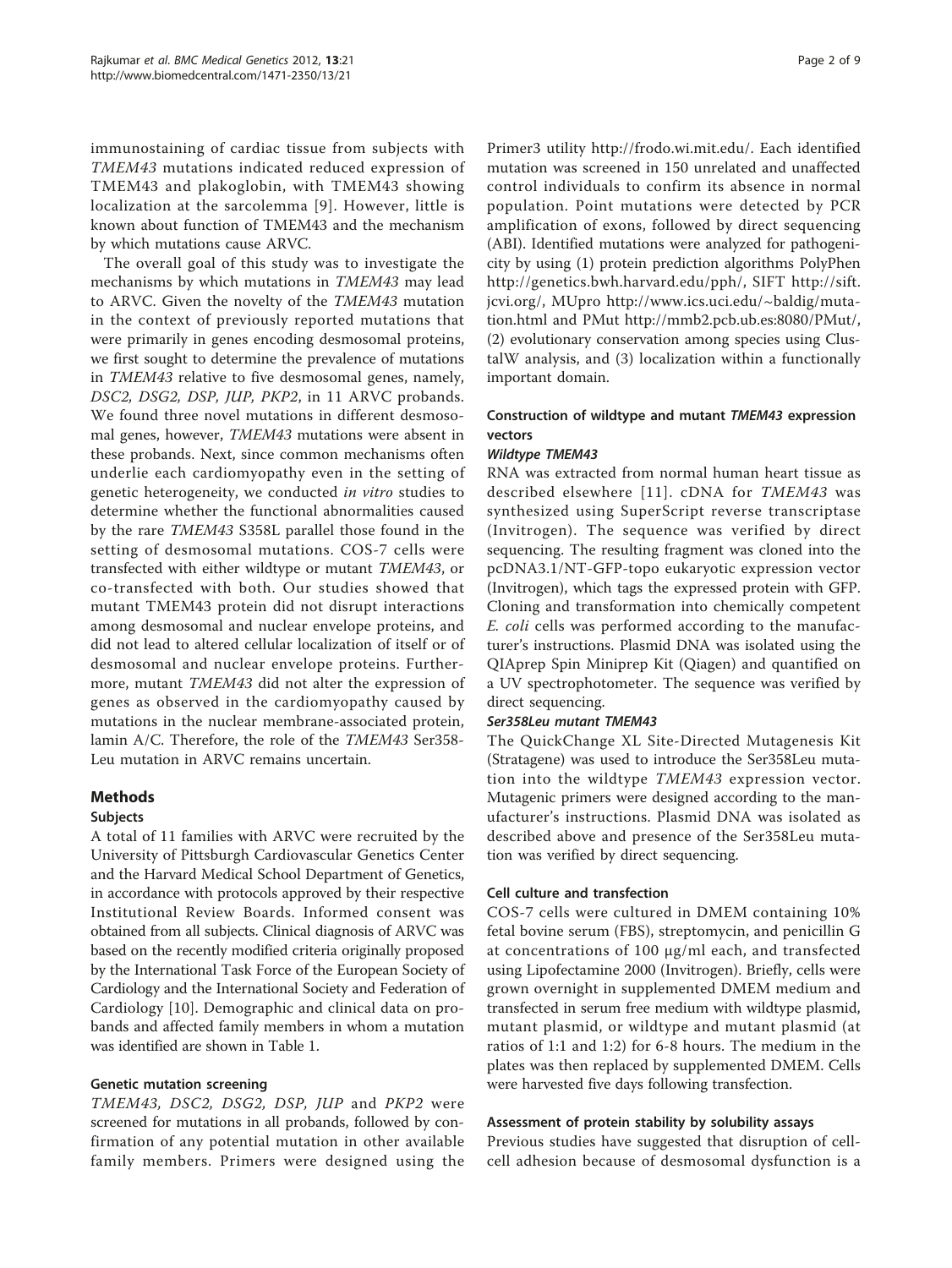| <b>ARVC</b> diagnostic<br>criteria                               | Criteria<br>fulfilled | Subject                                                                        |                                                                 |                                                                 |                                                  |                                                 |                                                     |
|------------------------------------------------------------------|-----------------------|--------------------------------------------------------------------------------|-----------------------------------------------------------------|-----------------------------------------------------------------|--------------------------------------------------|-------------------------------------------------|-----------------------------------------------------|
|                                                                  |                       | Family I.1                                                                     | Family II.1                                                     | Family II.2                                                     | Family III.1                                     | Family III.2                                    | Family IV.1                                         |
| Sex                                                              |                       | M                                                                              | M                                                               | M                                                               | F                                                | M                                               | M                                                   |
| Age at diagnosis<br>(years)                                      |                       | 41                                                                             | 20                                                              | 17                                                              | 35                                               | 18                                              | 16                                                  |
| Global and regional<br>dysfunction and<br>structural alterations | Major                 | 1                                                                              |                                                                 | 1                                                               |                                                  | 1                                               | 1                                                   |
|                                                                  | Minor                 |                                                                                |                                                                 |                                                                 | $\mathbf{1}$                                     |                                                 |                                                     |
| Tissue characterization                                          | Major                 |                                                                                |                                                                 | 1                                                               |                                                  | <b>NA</b>                                       |                                                     |
|                                                                  | Minor                 |                                                                                |                                                                 |                                                                 |                                                  |                                                 |                                                     |
| Repolarization<br>abnormalities                                  | Major                 |                                                                                |                                                                 |                                                                 |                                                  | <b>NA</b>                                       |                                                     |
|                                                                  | Minor                 |                                                                                |                                                                 |                                                                 |                                                  |                                                 |                                                     |
| Depolarization/<br>conduction<br>abnormalities                   | Major                 |                                                                                |                                                                 |                                                                 |                                                  | <b>NA</b>                                       |                                                     |
|                                                                  | Minor                 |                                                                                |                                                                 |                                                                 |                                                  |                                                 |                                                     |
| Arrhythmias                                                      | Major<br>Minor        | 1                                                                              |                                                                 | 1                                                               |                                                  | <b>NA</b>                                       | 1                                                   |
| Family history                                                   | Major                 |                                                                                |                                                                 | $\mathbf{1}$                                                    | <b>NA</b>                                        | <b>NA</b>                                       |                                                     |
|                                                                  | Minor                 |                                                                                |                                                                 |                                                                 |                                                  |                                                 |                                                     |
| Mutation                                                         |                       | DSG2, c. 208A > $G^{\dagger}$<br>(Ile70Val), PKP2a, c.397<br>$C > T$ (Gln133*) | DSC2, C.1234-<br>$35$ ins $A^{\dagger}$ , (p.<br>Thr412Asnfs*2) | DSC2, C.1234-<br>$35$ ins $A^{\dagger}$ , (p.<br>Thr412Asnfs*2) | PKP2, c.2540<br>$deIT†$ , (p.<br>Leu847Argfs*83) | PKP2, c.2540<br>$deIT$ , (p.<br>Leu847Argfs*83) | PKP2, C.2197-<br>2202delinsG, (p.<br>His733Alafs*8) |
| Predicted functional<br>effect                                   |                       | DSG2, Ile70Val, Benign                                                         |                                                                 |                                                                 |                                                  |                                                 |                                                     |
| Mutation screening in<br>150 normal healthy<br>controls          |                       | Absent                                                                         | Absent                                                          | Absent                                                          | Absent                                           | Absent                                          | ND (reported<br>earlier)                            |

#### <span id="page-2-0"></span>Table 1 Clinical characteristics of ARVC subjects with mutations in desmosomal genes

M, male; F, female; NA, not available; ND, Not determined; †, novel mutations reported in this study; numbering, number of major or minor criteria filled

major mechanism of ARVC. Structural instability of desmosomes leads to localization of constituent proteins in the cytoplasmic instead of the cell membrane fraction following centrifugation in the presence of nondenaturing detergents such as Triton X-100 [[5,](#page-7-0)[12\]](#page-8-0). We assessed the effect of mutant Ser358Leu TMEM43 on solubility patterns of four desmosomal proteins (desmocollin-2, desmoglein-2, desmoplakin, and junctional plakoglobin) and the cellular distribution of three nuclear envelope proteins (TMEM43, lamin B and emerin).

#### Solubility of desmosomal proteins

To evaluate the pathogenetic effect of mutant TMEM43 on desmosomal proteins, COS 7 cells were transfected with either wildtype, mutant TMEM43, or both plasmids at wildtype:mutant ratios of 1:1 and 1:2 for 5 days. Five days following transfection, cells were washed in PBS and lysed in Triton X lysis buffer (20 mM HEPES, pH 7.4, 150 mM NaCl, 0.5 mM CaCl2, and 1% Triton X-100) [[4\]](#page-7-0), followed by centrifugation at 20,000  $\times$ g for 15 min. The supernatant, comprised of the soluble fraction, and the pellet (insoluble fraction) was resuspended in RIPA buffer (Thermo Scientific). Protease inhibitor

tablets (Roche) were added to each of the protein fractions and 40 μg of soluble and insoluble protein fractions were loaded onto a 10% protein gel (Pierce). Immunoblotting was performed as described elsewhere [[11](#page-8-0)]. The following primary antibodies and titers were used following the manufacturer's instructions: desmocollin-2/3 (Zymed Laboratories, #32-600, 1:125), desmoglein-2 (Abcam, #ab14415, 1:1000), desmoplakin (United States Biological, #D3221-89, 1:100), and junctional plakoglobin (Zymed Laboratories, #13-8500, 1:125).

## Solubility of TMEM43 and other nuclear envelope proteins

Unlike desmosomal and other nuclear envelope proteins, TMEM43 readily solubilizes in Triton X-100. This effect is obviated if the solubility assay is performed on nuclear envelope extract rather than whole cell lysate [[8\]](#page-8-0). Hence, nuclear envelope membranes were extracted from transfected COS- 7 cells, followed by solubility assays. To extract the nuclear envelope, the cytoplasmic fraction and nuclei of transfected cells were separated using ProteoJET cytoplasmic and nuclear protein extraction kit (Fermentas). Nuclei were washed with 20 mM HEPES buffer (pH 7.4) and nuclear envelope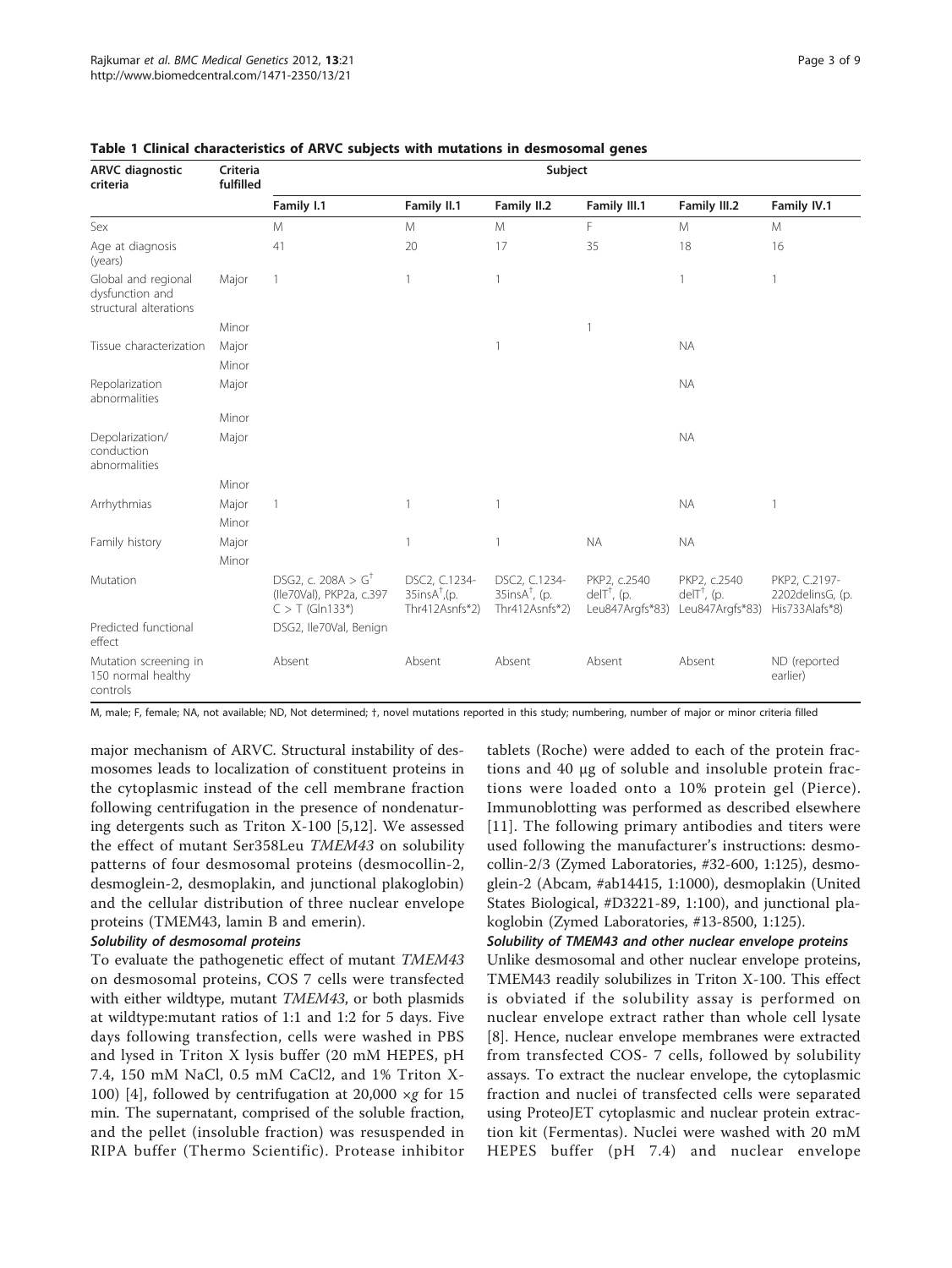membranes were prepared by treatment with heparin and DNase I [\[13\]](#page-8-0). Briefly, heparin and DNase I were added to the nuclei suspended in 20 mM HEPES at a final concentration of 0.6 mg/ $10^8$  nuclei and 0.5 mg/ $10^8$ nuclei, respectively. The nuclei were stirred for 1 hour at 4°C, followed by centrifugation at 12,000  $\times$ g for 20 minutes (4°C). The pellet was resuspended in buffer (20 mM HEPES, pH 7.4, 1 mM  $MgCl<sub>2</sub>$ , 0.32 M sucrose, 42.8 mM  $\beta$ -mercaptoethanol), and centrifuged again as described above. The pelleted nuclear envelope membranes were lysed with Triton X lysis buffer, followed by separation of the soluble and insoluble fraction, as described earlier. Protease inhibitor tablets (Roche) were added to both fractions. Approximately, 10 μg of soluble and insoluble nuclear envelope protein was loaded on a protein gel and immunoblotting was performed. Differential solubility patterns were assessed for TMEM43 (GFP antibody, Invitrogen, #A11122, 1:1000), lamin B (Santa Cruz, #sc-6217, 1:1000) and emerin (Santa Cruz, #sc-81552, 1:1000) by immunoblotting at the indicated titers.

#### Immunofluorescence microscopy

COS-7 cells were grown and transfected in 8-well chamber plates as described above. Cells were fixed using 2% formaldehyde in phosphate buffer saline (PBS), permeabilized with 0.5% Triton-X-100 in PBS, and washed several times with 0.5% bovine serum albumin (BSA) in PBS. Primary antibodies against lamin B (Santa Cruz, #sc-6217, 1:50) and emerin (Santa Cruz, #sc-81552, 1:50) were diluted in 0.5% BSA in PBS. Fixed cells were incubated at 4°C overnight with the antibody at the indicated titer, followed by incubation at room temperature for one hour with appropriate cyanine-3 labeled secondary antibody. Nuclei were stained with Hoechst stain (Invitrogen). Cells were visualized using Nikon Eclipse TS 100 fluorescent microscope.

#### Real-time quantitative PCR (QPCR)

Mewborn and colleagues have previously shown that chromosome 13 exhibits a high percentage of misexpressed genes in lamin A mutant hearts. Among these genes, abnormal expression of KCTD12, LMO7, MBNL2, and RAP2A were shown to be associated with striated muscle dysfunction [[14\]](#page-8-0). Lamin A/C also associates with TMEM43 [[8](#page-8-0)]. Therefore, we quantified the expression of these genes as described [[11\]](#page-8-0) in COS-7 cells transfected with either the wildtype or mutant plasmid.

RNA was extracted from cells using Trizol (Invitrogen) and RNA quantity was determined on an Agilent Nanodrop. One μg of total RNA was used to synthesize cDNA using the SuperScript III First-Strand System (Invitrogen). QPCR was performed using Express SYBR

GreenER kit with premixed ROX (Invitrogen) on gene specific primers previously published by Mewborn and colleagues [[14\]](#page-8-0). Experiments were performed using two biological replicates and three technical replicates. Samples were run on an ABI Prism 7000 Sequence Detection System. Threshold cycle values were normalized to gylceraldehyde-3-phosphate dehydrogenase. ΔΔCt values were estimated for each gene and unpaired Student'<sup>s</sup> ttests were performed to compare data obtained from wildtype and mutant plasmid transfected cells. A value of  $P < 0.05$  was considered significant. Data are expressed as mean ± standard deviation.

## Results

#### Clinical evaluation and mutation screening

Novel variants were identified in three desmosomal genes, DSG2, DSC2 and PKP2, that were absent in 150 control individuals. We also report two known mutations in PKP2 (Table [1](#page-2-0) and Figure [1](#page-4-0)).

Family I. The proband (I.1) was a compound heterozygote with a novel DSG2 exon 3 mutation, c. 208A > G (p.Ile70Val), and a previously reported PKP2 truncation mutation, c.397 C > T (p.Gln133<sup>\*</sup>). The Gln133<sup>\*</sup> mutation has been observed in patients that do not fully satisfy ARVC diagnostic criteria [[15\]](#page-8-0). The proband fulfilled 2 major diagnostic criteria (Table [1\)](#page-2-0) [[10\]](#page-8-0). Although the DSG2 Ile70Val mutation was not predicted to be pathological, the Ile residue at this position was highly conserved among species (Figure [1A](#page-4-0)). Each of two available clinically unaffected family members possessed either the DSG2 Ile70Val or the PKP2 Gln133\* mutation.

Family II. The proband (II.1) had an insertion at c.1234\_1235insA in exon 9 of DSC2 resulting in a frameshift followed by premature truncation of the protein (p.Thr412Asnfs\*2). This region is conserved among species and the predicted protein would lack part of the extracellular, transmembrane domain and cytoplasmic components (Figure [1B\)](#page-4-0). One affected sibling (II.2) shared the same mutation as the proband (Table [1\)](#page-2-0). The clinical manifestation of the disease at a young age in both the proband and the sibling is consistent with the pathogenicity of the DSC2 Thr412Asnfs\*2 mutation.

Family III. The proband (III.1) had a deletion at c.2540delT in exon 13 of PKP2, resulting in a loss of a stop codon and a mutant protein that was 48 amino acids longer than the wildtype protein (p. Leu847Argfs\*83). This region is conserved among species (Figure [1C\)](#page-4-0). One other family member shared the same deletion as the proband (III.2). The proband only partially satisfied ARVC diagnostic criteria, probably because the mutant protein functions similarly to the wildtype PKP2 protein. There was insufficient clinical information to make a diagnosis in family member III.2.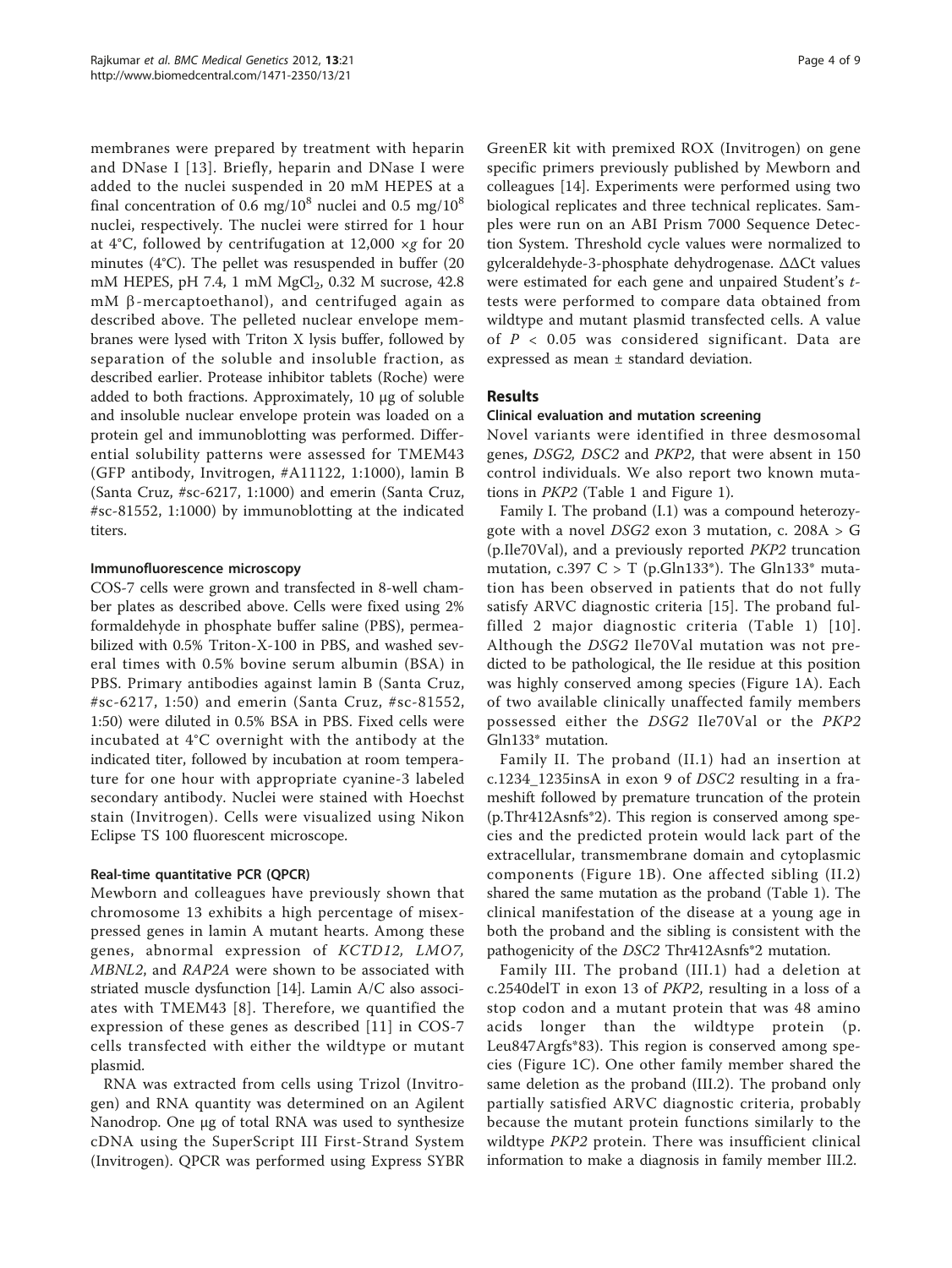<span id="page-4-0"></span>

Figure 1 Significance of novel desmosomal mutations assessed by localization within functionally important domains and their evolutionary conservation. (A) DSG2, p.lle70Val (c.208A > G); (B) DSC2, p.Thr412Asnfs\*2 (c.1234\_1235insA); (C) PKP2, p.L847Rfs\*83 (c.2540delT). The numbered white box signifies an exon; the arrow signifies the site of mutation; the grey background indicates identity across species; the box surrounding an amino acid indicates the mutated residue. S, signal domain; P, preprotein domain; EC, extracellular domain; EA, extracellular anchor; TM, transmembrane domain; IA, intracellular anchor domain; ICS, intracellular cadherin-typical segment domain; LD, linker domain; RUD, repeat unit domain; TD, terminal domain.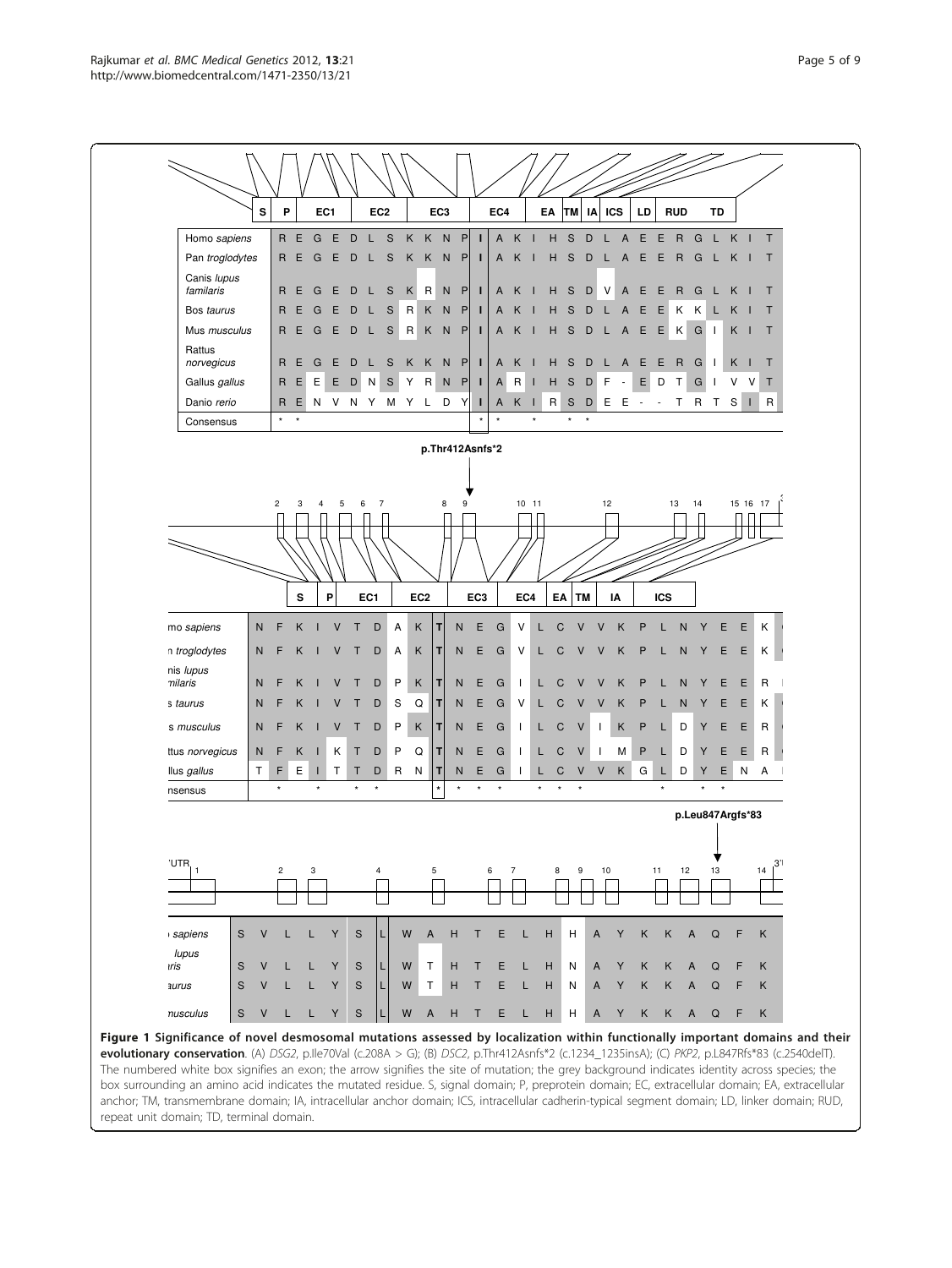Family IV. The proband (IV.1) fulfilled the ARVC diagnostic criteria and presented with a previously reported deletion and insertion in exon 11 of PKP2 at c.2197-2202delinsG that resulted in a premature truncation of the protein (p.His733Alafs\*8) (Table [1](#page-2-0)) [[16\]](#page-8-0).

No mutations in TMEM43 were identified in the 11 probands, suggesting that mutations in this gene are a relatively rare cause of ARVC.

## Functional characterization of mutant TMEM43 Desmosomal and nuclear envelope protein stability

Previous studies have suggested that disruption of cellcell adhesion because of desmosomal dysfunction is a major mechanism of ARVC. Structural instability of desmosomes leads to localization of constituent proteins in the cytoplasmic instead of the cell membrane fraction following centrifugation in the presence of nondenaturing detergents [\[5](#page-7-0),[12\]](#page-8-0). We assessed the effect of mutant Ser358Leu TMEM43 on solubility patterns of four desmosomal proteins (desmocollin-2, desmoglein-2, desmoplakin, and junctional plakoglobin) and the cellular distribution of three nuclear envelope proteins (TMEM43, lamin B and emerin).

Solubility assays indicated similar localization of desmocollin-2, desmoglein-2, desmoplakin, and junctional plakoglobin in the cell membrane bound insoluble fraction, irrespective of the transfection dosage for both wildtype and mutant TMEM43 (Figure [2A,](#page-6-0) data not shown for 1:1 dosage). Mutant TMEM43 and lamin B were present in the insoluble nuclear membrane bound fraction (Figure [2B\)](#page-6-0). Although emerin was present in both soluble and insoluble fractions, there was no evident change in the ratio between the two fractions. Immunofluorescence microscopy also showed that TMEM43, lamin B, and emerin were localized to the nuclear membrane in both wildtype and mutant TMEM43 transfected cells (Figure [3\)](#page-7-0). Thus, these data suggest that mutant TMEM43 does not change its own localization or that of its binding partners lamin B and emerin.

#### Gene expression changes

We examined the effect of mutant TMEM43 on mRNA expression of four genes, LMO7, KCTD12, MBNL2 and RAP2A, located on chromosome 13, that have been shown to have abnormal expression in the setting of laminopathies with striated muscle dysfunction [\[14\]](#page-8-0). QPCR preformed on these four genes showed no significant change in their mRNA expression in cells transfected with wildtype and mutant TMEM43, respectively (Table [2](#page-7-0)). Thus, while TMEM43 interacts with lamin A, we conclude that mutant TMEM43 protein, unlike mutant lamin A, does not alter expression of at least four representative genes on chromosome 13.

#### **Discussion**

The mechanisms by which mutant desmosomal proteins cause ARVC have been partially elucidated. Previous studies have shown that overexpression in cell lines of mutant desmoplakin and desmocollin-2 associated with ARVC results in cytoplasmic distribution of these proteins instead of normal membrane localization [\[5,](#page-7-0)[12](#page-8-0)] and knockdown of DSP leads to nuclear localization of plakoglobin [\[17](#page-8-0)]. In  $Pkp^{-/-}$  null mice, plakophilin-2 and plakoglobin were found to be essential for adherence of desmoplakin to partner desmosomal proteins [\[4](#page-7-0)]. More recently, the Ser358Leu mutation in TMEM43 has been suggested [[7](#page-7-0)] as a putative cause for ARVC in a large kindred that we mapped to chromosome 3p23 [[6\]](#page-7-0). Furthermore, decreased expression of plakoglobin has been shown in tissues of patients with ARVC including those with TMEM43 mutations [[9](#page-8-0),[18\]](#page-8-0). To uncover potential mechanisms by which TMEM43 mutations may lead to ARVC, we first sought to determine its frequency in the ARVC population by screening for mutations in this gene along with five other desmosomal genes; and we then examined the specific effects of Ser358Leu mutant TMEM43 on stability of desmosomal and nuclear envelope proteins and on gene expression in the COS-7 heterologous cells system.

Our patient cohort lacked TMEM43 mutations, suggesting that mutations in this gene are a relatively rare cause of ARVC and consistent with a previously reported screen [[8](#page-8-0)]. However, we have identified three novel mutations in three probands. The presence of two mutations, i.e., p.Ile70Val in DSG2 and p.Gln133\* in PKP2 in the Family I proband, contrasted with unaffected family members who had only one mutation each, suggests that co-segregation of these two mutations in the proband may have led to the development of ARVC. Earlier studies have also suggested that digenic and compound heterozygous mutations are frequent in desmosomal genes and may be responsible for severe ARVC [\[19](#page-8-0)-[21\]](#page-8-0). The DSC2 (p.Thr412Asnfs\*2) frameshift mutation is likely pathogenic since it results in a truncated protein and both individuals in Family II with this mutation fulfilled ARVC diagnostic criteria.

As discussed earlier, ARVC is primarily a disease of the desmosomes. Based on this observation, we hypothesized that mutant TMEM43 protein would disrupt structure and function of desmocollin-2, desmoglein-2, desmoplakin, and junctional plakoglobin, leading to ARVC. However, we found no evidence of disruption or mislocalization of mutant TMEM43 or of desmosomal proteins in transfected COS-7 cells. Thus, our data suggest that mutant TMEM43 does not directly affect desmosomal protein localization on even increasing the dosage of mutant protein.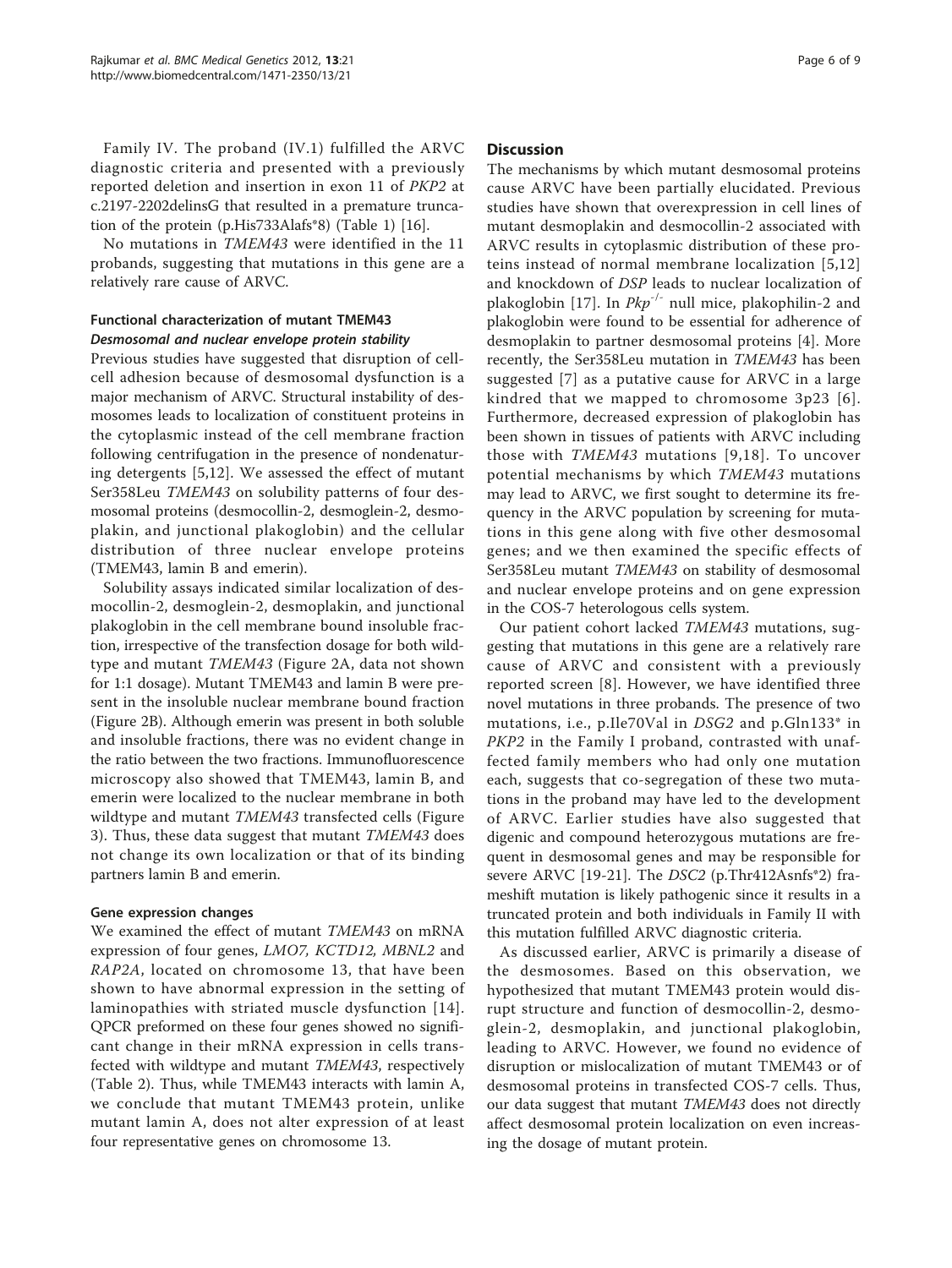<span id="page-6-0"></span>

TMEM43 is an INM protein that has a large hydrophilic domain located in the endoplasmic reticulum (ER) lumen. It helps to maintain the nuclear envelope structure by organizing protein complexes in the INM and it is known to associate with other nuclear envelope proteins such as lamins and emerin [[8](#page-8-0)]. Lamins have been extensively studied primarily because mutations in lamin A/C lead to dilated cardiomyopathy [[22](#page-8-0)] and lamin B maintains nuclear shape and mechanical integrity [[23\]](#page-8-0). Since mutations in emerin cause Emery-Dreifuss muscular dystrophy and TMEM43 can affect emerin distribution, it has been suggested that TMEM43 mutations could result in muscular dystrophy [[8\]](#page-8-0). We therefore sought to determine whether mutant TMEM43 affects the localization of emerin and lamin B, which in turn might lead to ARVC. However, our

solubility and immunofluorescence experiments indicated no such abnormalities.

As mentioned above, mutations in lamin A can lead to dilated cardiomyopathy. Lamin A/C, encoded by LMNA, is also a member of the LINC complex (linker of nucleoskeleton and cytoskeleton) that links the nucleus to the cytoplasm and also associates with TMEM43. Mewborn and colleagues showed that lamin A mutants exhibited misexpression of genes located on chromosome 13, which may potentially lead to laminopathies [[14](#page-8-0)]. We therefore examined the effect of mutant TMEM43 protein on mRNA expression of four genes, namely, LMO7, KCTD12, MBNL2 and RAP2A, all of which are located on chromosome 13, are associated with striated muscle dysfunction, and exhibit abnormal expression in the presence of a *LMNA* mutation [[14](#page-8-0)].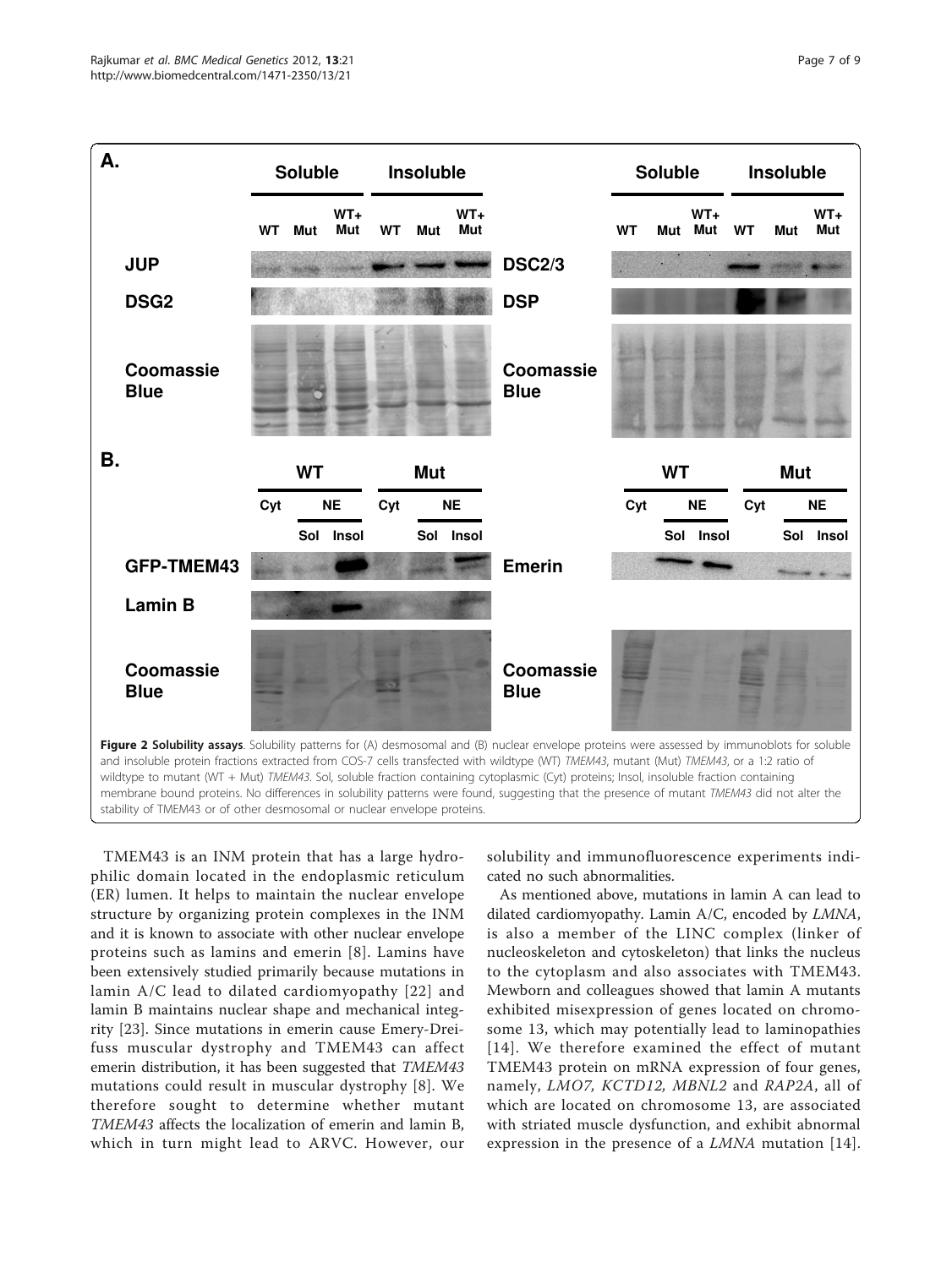<span id="page-7-0"></span>

However, in the presence of mutant TMEM43, these genes exhibited normal mRNA expression.

#### Conclusions

We identified three new mutations in desmosomal genes in 11 probands screen; however, no TMEM43 mutations were identified. The absence of a mutation in majority of our ARVC patients, as in prior studies, suggests the presence of other genetic contributors to this disease. This study also confirms normal cellular localization and stability of the analyzed desmosomal and nuclear proteins in COS 7 cells transfected with mutant TMEM43. Furthermore, mutant TMEM43 did not alter the expression of genes that are suggested to be associated with laminopathies. A limitation of this study is

#### Table 2 mRNA expression in selected genes on chromosome 13 following transfection with either wildtype or mutant TMEM43 plasmid

| Gene               | Fold change (mutant vs. wildtype) | р    |
|--------------------|-----------------------------------|------|
| KCTD12             | $0.73 \pm 0.04/1.00 \pm 1.07$     | በ 29 |
| I MOZ              | $1.11 + 0.19/1.00 + 0.03$         | 0.20 |
| MRNI 2             | $1.34 \pm 0.25/1.00 \pm 0.08$     | 0.08 |
| RAP <sub>2</sub> A | $1.29 \pm 0.44/1.00 \pm 0.06$     | 018  |

Data are represented as mean  $\pm$  standard deviation

that a heterologous cell system was used, which may not completely reflect the effect of TMEM43 mutations in cardiomyocytes. Additional studies in cardiomyocytes may be required to uncover a clearer pathogenetic link between the Ser358Leu mutation in TMEM43 and the development of ARVC.

#### Acknowledgements

The authors thank Catherine B. Jackson, PhD, the University of Pittsburgh Center for Biological Imaging, for guidance with fluorescent imaging; and Louise Martin, RN, BSN, and. Mohun Ramratnum, MD, UPMC Heart and Vascular Institute, for assistance in recruitment of subjects and collection of clinical information, respectively.

Funding

This study was supported by a Doris Duke Charitable Foundation Clinical Scientist Development Grant, a grant from The Pittsburgh Foundation, and NIH grants U01 HL108642 and R03 HL095401 to FA, and an American Heart Association Summer Undergraduate Research Fellowship to JS.

#### Author details

<sup>1</sup>UPMC Heart and Vascular Institute, Department of Medicine, University of Pittsburgh, Pittsburgh, PA 15213, USA. <sup>2</sup>Department of Genetics, Harvard Medical School and Howard Hughes Medical Institute, Boston, MA 02115, USA. <sup>3</sup>Department of Human Genetics, University of Pittsburgh, Pittsburgh, PA 15213, USA. <sup>4</sup>UPMC Heart and Vascular Institute, University of Pittsburgh 200 Lothrop Street, Scaife Hall Suite S-558, Mail Stop HPU 01 05 05, Pittsburgh, PA 15213-2582, USA.

#### Authors' contributions

RR participated in the conception and design of the study, performed all molecular biology experiments, analyzed and interpreted the data, and drafted the manuscript. JS maintained cell culture, performed nuclear protein isolation and immunoblotting. BM carried out acquisition of clinical data. CES recruited and evaluated subjects at Harvard Medical School. FA conceived the study, participated in its design and coordination, recruited and evaluated subjects from the University of Pittsburgh, assisted with data interpretation, and wrote the final manuscript. All authors read and approved the final manuscript.

#### Competing interests

The authors declare that they have no competing interests.

Received: 21 September 2011 Accepted: 29 March 2012 Published: 29 March 2012

#### References

- 1. Ahmad F: [The molecular genetics of arrhythmogenic right ventricular](http://www.ncbi.nlm.nih.gov/pubmed/12934820?dopt=Abstract) [dysplasia-cardiomyopathy.](http://www.ncbi.nlm.nih.gov/pubmed/12934820?dopt=Abstract) Clin Invest Med 2003, 26(4):167-178.
- 2. Thiene G, Basso C, Danieli G, Rampazzo A, Corrado D, Nava A: [Arrhythmogenic Right Ventricular Cardiomyopathy A Still](http://www.ncbi.nlm.nih.gov/pubmed/21235869?dopt=Abstract) [Underrecognized Clinic Entity.](http://www.ncbi.nlm.nih.gov/pubmed/21235869?dopt=Abstract) Trends Cardiovasc Med 1997, 7(3):84-90.
- Awad MM, Calkins H, Judge DP: [Mechanisms of disease: molecular](http://www.ncbi.nlm.nih.gov/pubmed/18382419?dopt=Abstract) [genetics of arrhythmogenic right ventricular dysplasia/cardiomyopathy.](http://www.ncbi.nlm.nih.gov/pubmed/18382419?dopt=Abstract) Nat Clin Pract Cardiovasc Med 2008, 5(5):258-267.
- 4. Grossmann KS, Grund C, Huelsken J, Behrend M, Erdmann B, Franke WW, Birchmeier W: [Requirement of plakophilin 2 for heart morphogenesis](http://www.ncbi.nlm.nih.gov/pubmed/15479741?dopt=Abstract) [and cardiac junction formation.](http://www.ncbi.nlm.nih.gov/pubmed/15479741?dopt=Abstract) J Cell Biol 2004, 167(1):149-160.
- Yang Z, Bowles NE, Scherer SE, Taylor MD, Kearney DL, Ge S, Nadvoretskiy VV, DeFreitas G, Carabello B, Brandon LI, et al: [Desmosomal](http://www.ncbi.nlm.nih.gov/pubmed/16917092?dopt=Abstract) [dysfunction due to mutations in desmoplakin causes arrhythmogenic](http://www.ncbi.nlm.nih.gov/pubmed/16917092?dopt=Abstract) [right ventricular dysplasia/cardiomyopathy.](http://www.ncbi.nlm.nih.gov/pubmed/16917092?dopt=Abstract) Circ Res 2006, 99(6):646-655.
- 6. Ahmad F, Li D, Karibe A, Gonzalez O, Tapscott T, Hill R, Weilbaecher D, Blackie P, Furey M, Gardner M, et al: [Localization of a gene responsible for](http://www.ncbi.nlm.nih.gov/pubmed/9860777?dopt=Abstract) [arrhythmogenic right ventricular dysplasia to chromosome 3p23.](http://www.ncbi.nlm.nih.gov/pubmed/9860777?dopt=Abstract) Circulation 1998, 98(25):2791-2795.
- 7. Merner ND, Hodgkinson KA, Haywood AF, Connors S, French VM, Drenckhahn JD, Kupprion C, Ramadanova K, Thierfelder L, McKenna W, et al: [Arrhythmogenic right ventricular cardiomyopathy type 5 is a fully](http://www.ncbi.nlm.nih.gov/pubmed/18313022?dopt=Abstract)